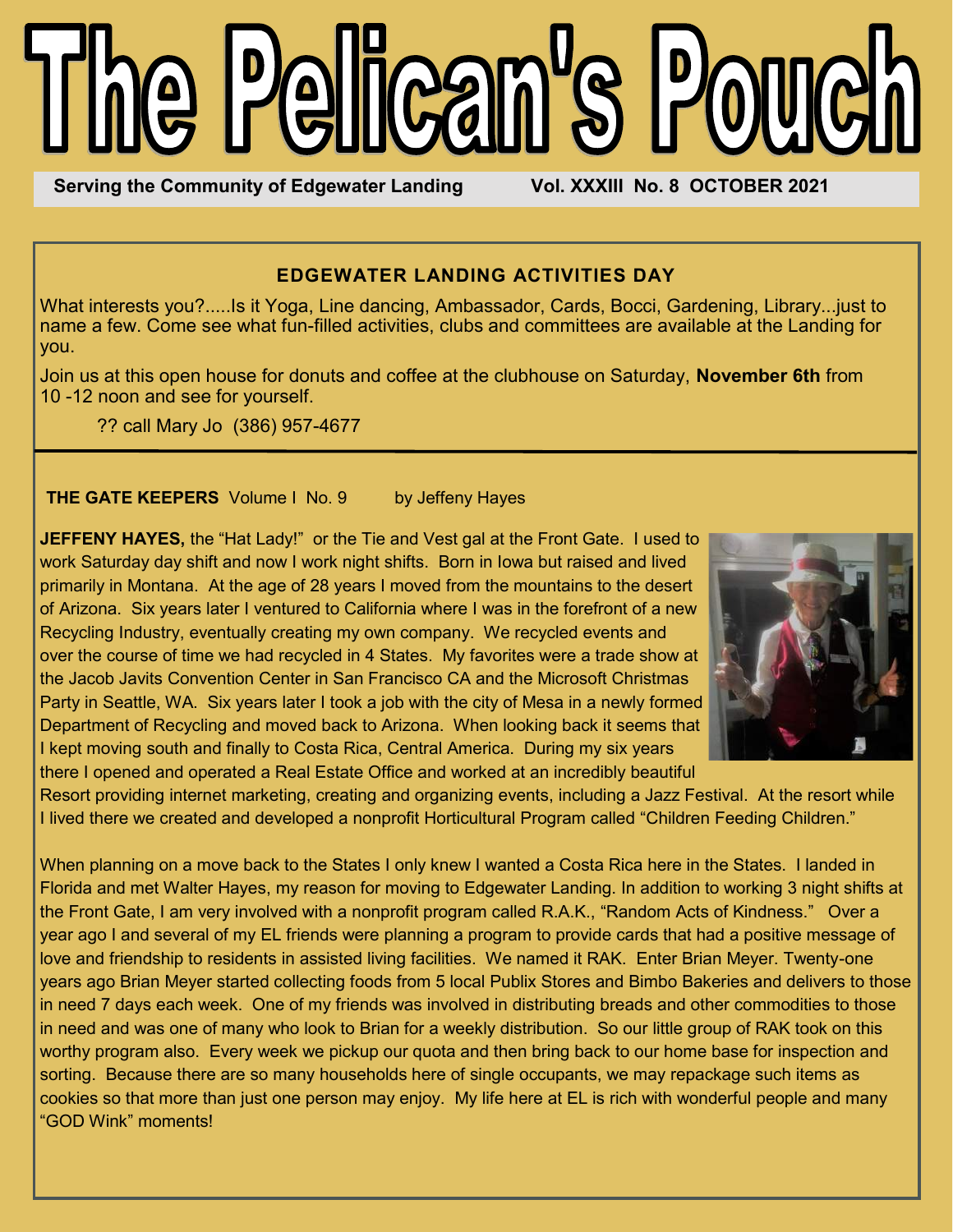

# *OCTOBER 2021 BIRTHDAYS*



**For updates– phone or text Anne Brumagim at (386) 689-0859** 

| Hampton, Royce         | 1 | Arno, Dave              | 10 | Konecki, Dolores      | 14 | Atkinson, Bill            | 27 |
|------------------------|---|-------------------------|----|-----------------------|----|---------------------------|----|
| Vergo, John            | 1 | Lyons, Judy             | 10 | Dibble, Cathy         | 15 | Lane, Dan                 | 27 |
| Born, Pamela           | 2 | Liebelt, Donna          | 11 | Kaelin, Drew          | 15 | Luedke, Len               | 27 |
| <b>Husbands, Betty</b> | 2 | Turner, Julia           | 11 | Calkins, Floyd        | 16 | Hood, Mary                | 28 |
| O'Connor, Charles      | 4 | Ward, Millie            | 11 | Holden, Gertrude      | 16 | Dobosz, Arthur            | 28 |
| <b>Bowra, Marg</b>     | 4 | Jackson, Diane          | 12 | Steenburgh, Barb      | 16 | Hallums, Emily            | 28 |
| Kaelin, Rod            | 4 | MacCormac, Jack         | 12 | <b>Molnar, Thomas</b> | 17 | Viens, Jerry              | 28 |
| <b>Barton, Suzanne</b> | 6 | Reinhart, Jeff          | 12 | Marley, Paula         | 17 | Pedigo, Lynn              | 29 |
| Carra, Twila           | 6 | Davenport, Emma         | 13 | Degenhart, Eileen     | 18 | Christopher, Judy         | 29 |
| Clark, Ginger          | 7 | Williams, Karee         | 13 | Wydronkowski, Reggie  | 19 | <b>Cummings, Mary Ann</b> | 30 |
| Sabourin, Felicia      | 7 | Laczkowski, Andy        | 13 | Sanders, Tom          | 20 | <b>McDevitt, Annie</b>    | 31 |
| Young, Diana           | 9 | <b>Stevens, Randell</b> | 13 | Farnsworth, Randy     | 21 | Campbell, Dianne          | 31 |
|                        |   | Milligan, Mattie        | 14 | Trimble, Gary         | 27 | Gray, Eleanor             | 31 |

# **Griffith Family**

Our family would like to express our gratitude to the Edgewater Landing Community for all the love and support shown in the passing of my father and mother, Lindley and Penny Griffith. A special thanks to: Sybil McCartney for the wonderful tribute to both my parents at the cemetery; the American Legion Honor Guard/Gun Salute; the Celebration of Life at the clubhouse.

Thank you to all who helped, Dianne Campbell for all the flowers, MC Ginger Clark, Bartenders Bob Gudis and my Uncle Harv, the flood of cards and beautiful floral sprays. Thank you to all for coming and enjoying it like mom and dad would have wanted. I know they are together and flying high watching over every one of us. Look up at the fluffy clouds and remember them. Thank You,

# Kim Griffith and Family.

#### **Randy Stevens**

To all the thoughtful people in Edgewater Landing, thank you.

Your cards and phone calls meant so much. Randy's passing was indeed a shock, and he is missed!

Again, thank you, Edgewater Landing is a great place to live.

Carol Stevens

#### **Friendly Reminder**

Please remember that quiet hours in the Landing are from 10 p.m. until 7 a.m. Thanks!

# *The Pelican Pouch Editorial Staff*

**Editor & Layout –** Anne Brumagim **abrumagim@gmail.com Copy Editor** - Sheila Mills **sheilamills83@gmail.com Distribution -** Diana Young **[dyoung2s@AOL.com](mailto:dyoung1s96@gmail.com) Calendar -** Dianne Campbell **dianne.edge8@gmail.com** **Please limit copy for inclusion in the Pelican's Pouch to no more than 200 words or 1/4 page. Please submit articles by the 18th of the month preceding publication. We reserve the right to refuse potentially offensive material, or that which is deemed inappropriate. (the editors)**

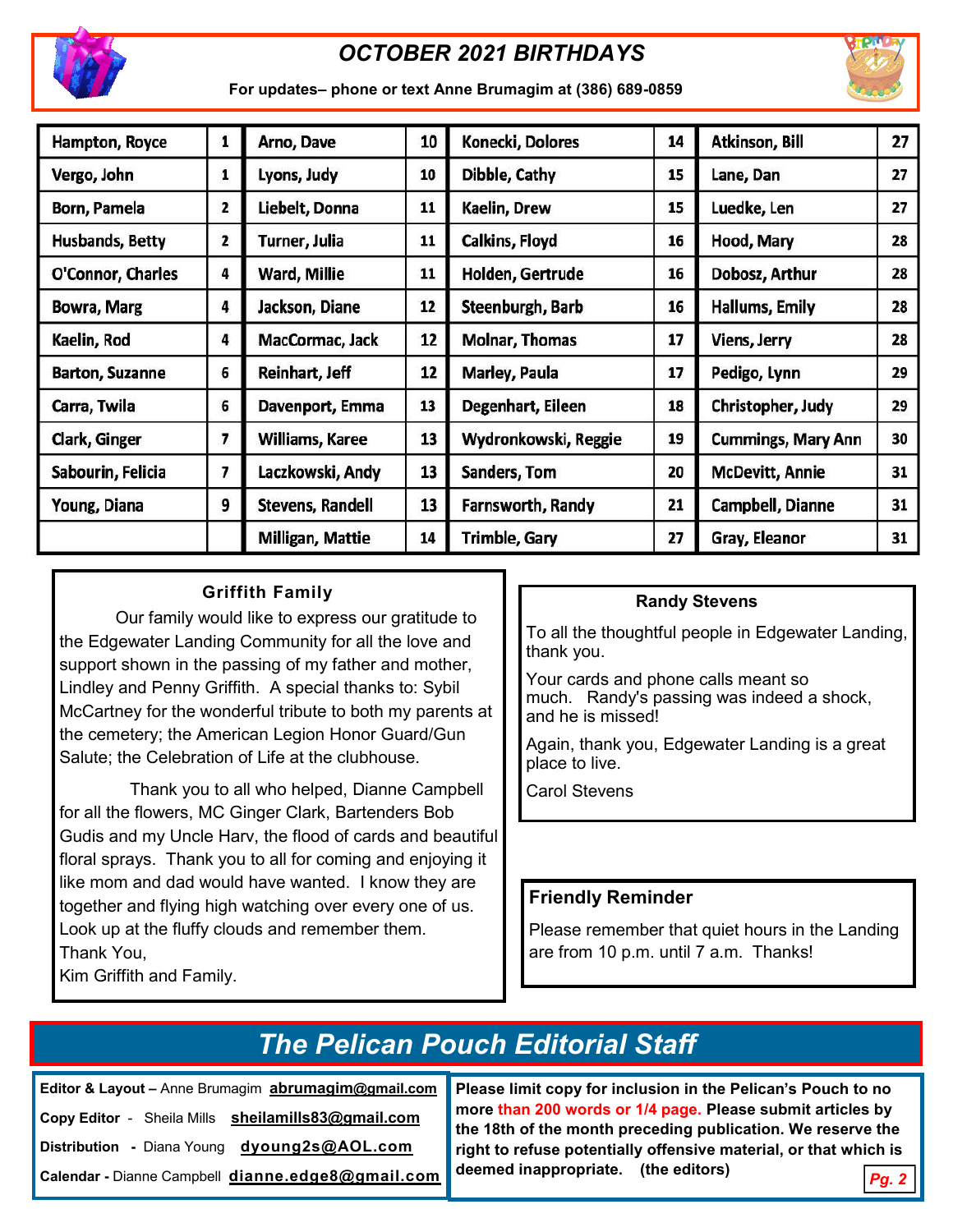# **The Education Committee Update**

The Committee consists of Claire Tybor, Anne Berry and Val Puglisi. Feel free to join our group and give us ideas for future speakers/topics.

**Oct 7th Flu Shots will be given by Walgreens prior to the Oct. HOA meeting, you will need to bring your** ID and your insurance cards. Please sign up on the bulletin board at the clubhouse by Oct 5th.

**Oct 13th** at 10 a.m. "Update on Hospice" with Deborah Korfageamborn from Halifax Health care. She will present how to select a hospice, are all hospice the same, and the benefits and services available. Please sign up on the bulletin board at the clubhouse by Oct 12th.

Any questions, call Claire (412) 889-4016



### **Entertainment - Halloween Bash**

There will be a Halloween dance on Halloween night with prizes for the best costume. Music will be provided by Steel, one of the areas best bands. Dancing will be from 7:00 to 10:00 p.m. with the best costume competition at 9:00 p.m.. This will be a BYOB and snacks event. Tickets are \$8.00 per person available from Sept.30th every Tuesday and Thursday 6:30 to 7:30 p.m. Come out and support you HOA Entertainment Committee.

Winn C

# **Women's Club Happenings!**

Our first meeting, after a COVID break, was on September 2nd in the clubhouse. Three new guests were introduced: Dana, Sue, and Cathy. Anyone is welcome to come to a meeting and see what our club is about. Welcome!

Dues of \$5.00 per year won't be collected until 2022 when the new officers will be in place. At this time, we welcome all new and past members to join/rejoin the Women's Club.

Suggestions for "FUND" raises to support the local charities we contribute to include:

a bake sale (Barb)

a Chinese raffle (Cathy)

a DJ dance party (Suzy)

an afternoon of BINGO (Delores)

partnering w/ Entertainment's Thanksgiving dinner (Ginger)

Sounds exciting!!

On **Oct. 28th** from 9 - 3 p.m. the WC will host a "FUN" day trip to Cracker Creek Park. It includes a boat ride and a house tour, followed by lunch. All of this for \$18.00, plus lunch. Please sign up by Oct 25th on the WC bulletin board across from the library**.**

Delores is in charge of snacks for our next meeting on **October 7th**.

See you then,

Sue Roll, secretary

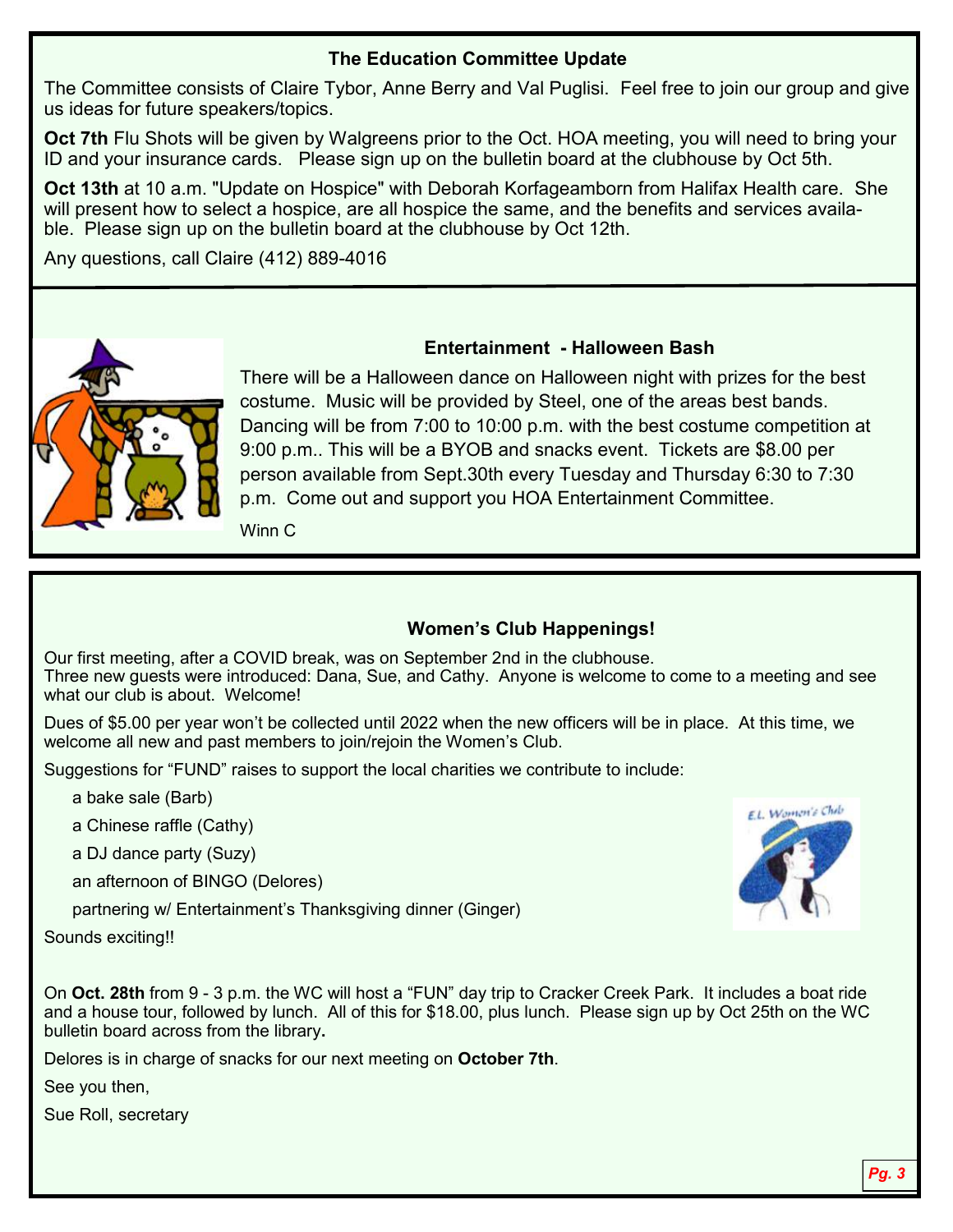**Blood Drive Results from July 10th** Michael Pogar, Marguerite Weisent, David Bismack, Nicholas Bratton,

Nancy, Mark Anglehart, David Stuart. Lawrence Kraker, Lorraine Spicer, Eleanor Bratton, James Wigton, Janet Goodrich, Nancy Dingee, Edward Meyer, Genevieve Turba, Cecil Hurst, Janet Malloy, Fred Smart, Bob Gudis

These people were our saviors last month while others were sent away ineligible because of low iron or something else, they went away disappointed. Not as disappointed as we, who cannot give. But happy for the others that can. Not only do these people come away with a tee shirt and maybe a gift card but also with satisfaction that they saved a life. You never know how precious that is until you need blood.

## **Sept. 4th, 2021** Blood Drive heros

George Baker, Lorraine Spicer, Nancy Finkley, Marguerite Weisent, Francis Weisent, David Bismack, Theresa Kennedy, Nancy Dingee, Debra Howard, Kathleen Vance, Kenneth Koch, Fred Smart, Marsha Willich, Bob Gudis

Our next Drive is Nov. 6<sup>th</sup>. We hope for even more donors as our snowbirds return with their blood ready to give. No matter how many, we are always thankful for what we get.

Thank you all,

Linda Walsh

### **Stitchers Anonymous**

Well, we sure hope you had a great summer. The quilt and needlecrafters have been busy with their charity work. The club had accumulated quite a bit of fabric from donations over the years, so Rebecca, our new President, decided that we could make quilts from scraps for foster kids. That is what we did. It was fun just knowing we were helping some kids out who can now say they have something of their own.

We are looking forward to new projects and ideas. We always invite newcomers to come, participate or just watch and listen. We always value new ideas that new people bring. Nothing is nicer than finding a better, easier, quicker, cheaper way of doing things. We sure do wish some new people would join us.

We meet every Friday from 10:00 until noon.

Linda Walsh

#### **Finance Committee Notice**

=====================

The Finance Committee will present the annual "*Report to the Community*" outlining the proposed 2022 Budget on Tuesday, **October 5th** at 3:00 p.m., in the clubhouse main room. All homeowners are invited.

The proposed budget will be presented to the Board of Directors at the monthly meeting scheduled for Thursday **October 7th** at 9 a.m. The Board will vote on the 2022 Budget at the November meeting.

We would like to thank the many people who have said a prayer for Mary as she undergoes treatment for cancer. We moved to this Community just as we found out she was ill and so many people have been so kind to us. We also thank the many folks who have brought food and helped us in many other ways. You have our gratitude. Jerry & Mary Franks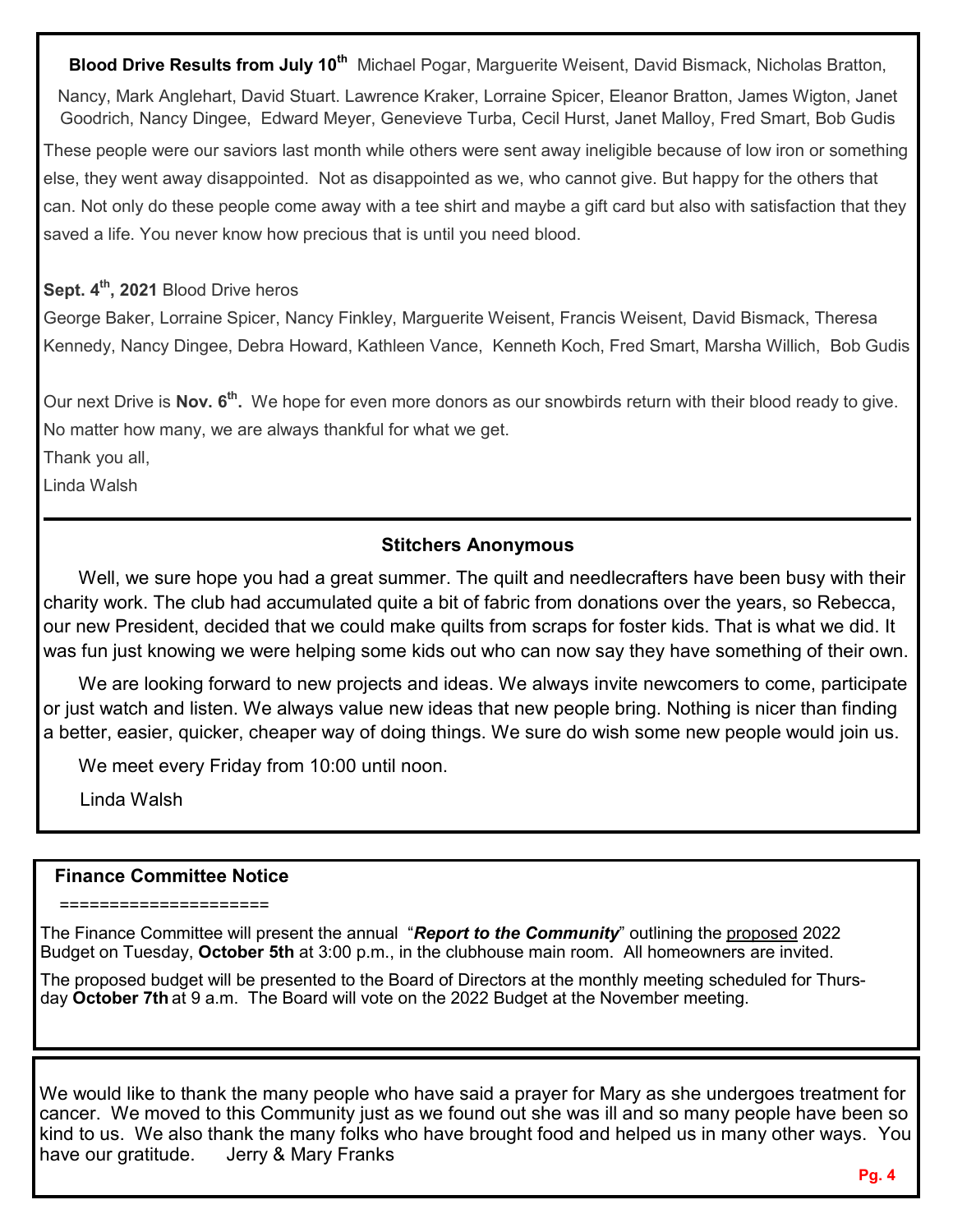|                 | <b>SATURDAY</b>            | Σ                                                                                                                                              | စ                                                                                                                                      | Oktoberfest<br>Boat & Fish<br><b>Back Deck</b><br>$1-4 P M$<br>¦© | $\overline{23}$                                         | 30                                                                                               |
|-----------------|----------------------------|------------------------------------------------------------------------------------------------------------------------------------------------|----------------------------------------------------------------------------------------------------------------------------------------|-------------------------------------------------------------------|---------------------------------------------------------|--------------------------------------------------------------------------------------------------|
|                 |                            |                                                                                                                                                |                                                                                                                                        |                                                                   |                                                         |                                                                                                  |
|                 | FRIDAY                     | E.G.G.S.<br>5 PM<br>M/R                                                                                                                        |                                                                                                                                        | $\frac{5}{3}$                                                     |                                                         | 29                                                                                               |
|                 |                            |                                                                                                                                                | ∣∞                                                                                                                                     |                                                                   | $\overline{2}$                                          |                                                                                                  |
| Calendar        | THURSDAY                   | gidget1050@gmail.<br>Campbell EMAIL:<br>contact: Dianne<br>FOR CALENDAR<br>CHANGES OR<br>DELETIONS<br><b>MAIN ROOM</b><br>RENTALS<br>com<br>or | Flu Shots prior to<br><b>BOD Meeting</b><br>9 AM                                                                                       | Garden Club<br>9 AM<br>14                                         | ন                                                       | 9:30 AM G/R<br><b>Book Club</b><br>28                                                            |
| <b>Activity</b> | WEDNESDAY                  | FOR MORE<br>INFORMATION<br>SEE CHANNEL 733<br>Important phone<br>numbers are in<br>the front of the<br>Edgewater<br>Landing<br>phone directory | 1 PM M/R<br>Euchre<br>G                                                                                                                | $\frac{3}{13}$                                                    | M/R<br>Euchre<br>1 PM<br>$\overline{\mathbb{R}}$        | 27                                                                                               |
| <b>October</b>  | <b>TUESDAY</b>             | M/R = MAIN ROOM<br>G/R = GAME ROOM<br>$C/R = CRAFT ROOM$<br>$C/H = CLUBHOUSE$                                                                  | <b>Finance Presentation</b><br><b>Chorus Practice</b><br>$1-3$ PM M/R<br>$6:30 - 7:30C/H$<br>Meet a Board<br>3 PM M/R<br>Member<br>lLO | <b>Chorus Practice</b><br>$1-3$ PM M/R<br>$\frac{2}{3}$           | <b>Chorus Practice</b><br>$1-3$ PM M/R<br>$\frac{1}{9}$ | EL Men's Breakfast<br><b>Chorus Practice</b><br>$1-3$ PM $M/R$<br>Steve's Diner<br>7:45 AM<br>26 |
|                 | <b>MONDAY</b>              |                                                                                                                                                | All are welcome.<br>nominations.<br>Line Dancing<br>Meeting for<br>Boat & Fish<br>6:30 PM<br>10 AM<br>4                                | Line Dancing<br>10 AM<br>F                                        | Line Dancing<br>10 AM<br>$\frac{8}{3}$                  | 25                                                                                               |
|                 | <b><i><u>ANDAY</u></i></b> | Halloween Party<br>Entertainment<br>7-10 PM<br>$\overline{3}$                                                                                  |                                                                                                                                        | ļō                                                                |                                                         | 24                                                                                               |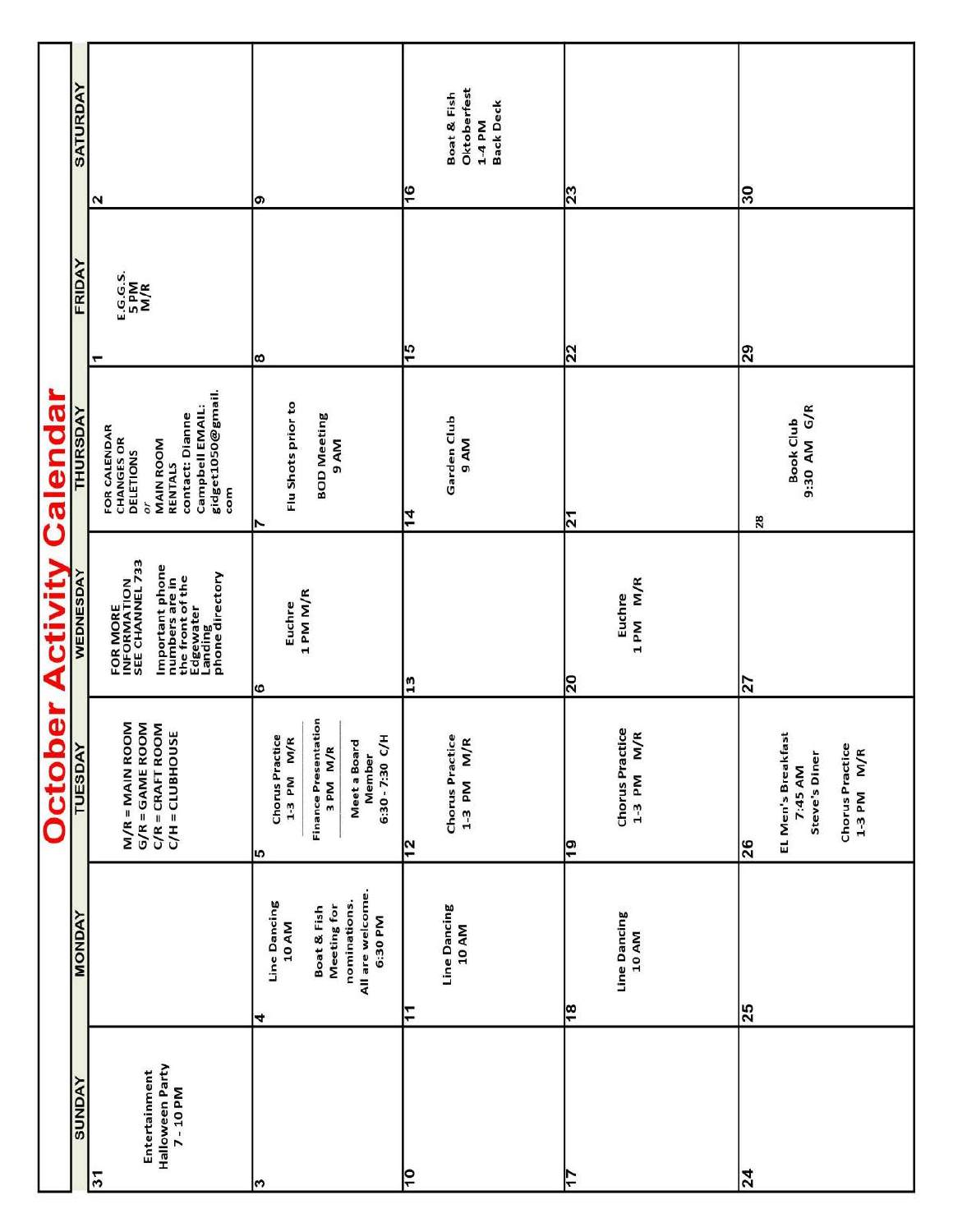# **Summary of EL Board of Directors Meeting on Sept. 2, 2021** *by Paul Wright*

President Wright called the meeting to order at 9:00 a.m.

The Krienkes were the only new members in attendance.

All officers were in attendance, Vice President Doug Maxellon attended by phone.

The minutes of the June 3, 2021 Board meeting were unanimously approved.

Pres Wright asked for nominations for election to the Board for 2022 and, hearing none, closed the nominations.

The USPS is no longer replacing our mailboxes. Replacement mailboxes are expensive. Please submit a Maintenance Request to replace mailboxes when and as necessary.

Any changes to Association property must be approved by the Board before being made per Article III, section A., paragraph 2. a. of the Declaration of Covenants.

The Board ratified expenditure of \$1,400 for repair of the aerator in Lake 1.

Ginger Clark reported on comments from Meet-a-Board Member including; several maintenance issues, a report of lights being left on in the clubhouse and a reminder that the last person out should turn off lights, a suggestion that the Office Assistant (Sandi Cast) should be in the office 5 days a week, a question of the facilities access rights for live-in caregivers, a complaint about personal decorations at the main entrance, a question of who pays the dues for a foreclosed home and concern about people who are no longer residents using the facilities.

Ed Hunter reported that most of the open violations are from mold, dirt and rust on houses. He also reminded all that letters are only to make owners aware of a problem and to give Sandi a call when the problem is resolved.

Bill Lee reported for Facilities. A drain has been installed and grading and sod addition have been done at the Gazebo area, it looks much better. The fountain in Lake 1 was struck by lightning and had to be replaced. Replacement is being considered for the pool heaters and the back gate operator.

Ron Hebard reported that there is now a waiting list for RV storage spots.

Jack Hichak reported problems with people using our facilities who shouldn't be, sleeping in our woods and living in someone's shed.

Winn Cummings encouraged support for upcoming events on 9/24 and Halloween. Bob McCartney stated that planning is underway for Senior Olympics March 24 – 28, 2022.

Julius Rathbone requested replacement of six (6) wooden tables for the Main Room.

Nancy Finkley announced the three (3) candidates for the Board for 2022; Faith Kidwell, Paul Wright and Ginger Clark. Meet the Candidates will be held Tuesday, September  $14<sup>th</sup>$  at 7:00 p.m.

Claire Tybor announced that there will be shots for flu and shingles offered before the start of the October 7 Board meeting. A Halifax Hospice representative will be updating information on the hospice system on October 13<sup>th</sup> and the Education Committee will be doing their yearly update on Medicare and the changes for 2022 in November.

President Wright made a motion to replace the ice maker rather than make costly repairs to the aging machine. Dianna Young requested \$400 for pool plants and poinsettias. Both motions were unanimously approved.

Member Participation included discussion about the Board response to Meet-a-Board-Member comments and TJWs' role in managing and maintaining Edgewater Landing.

**The full minutes of the meeting are available on the bulletin board and the website.**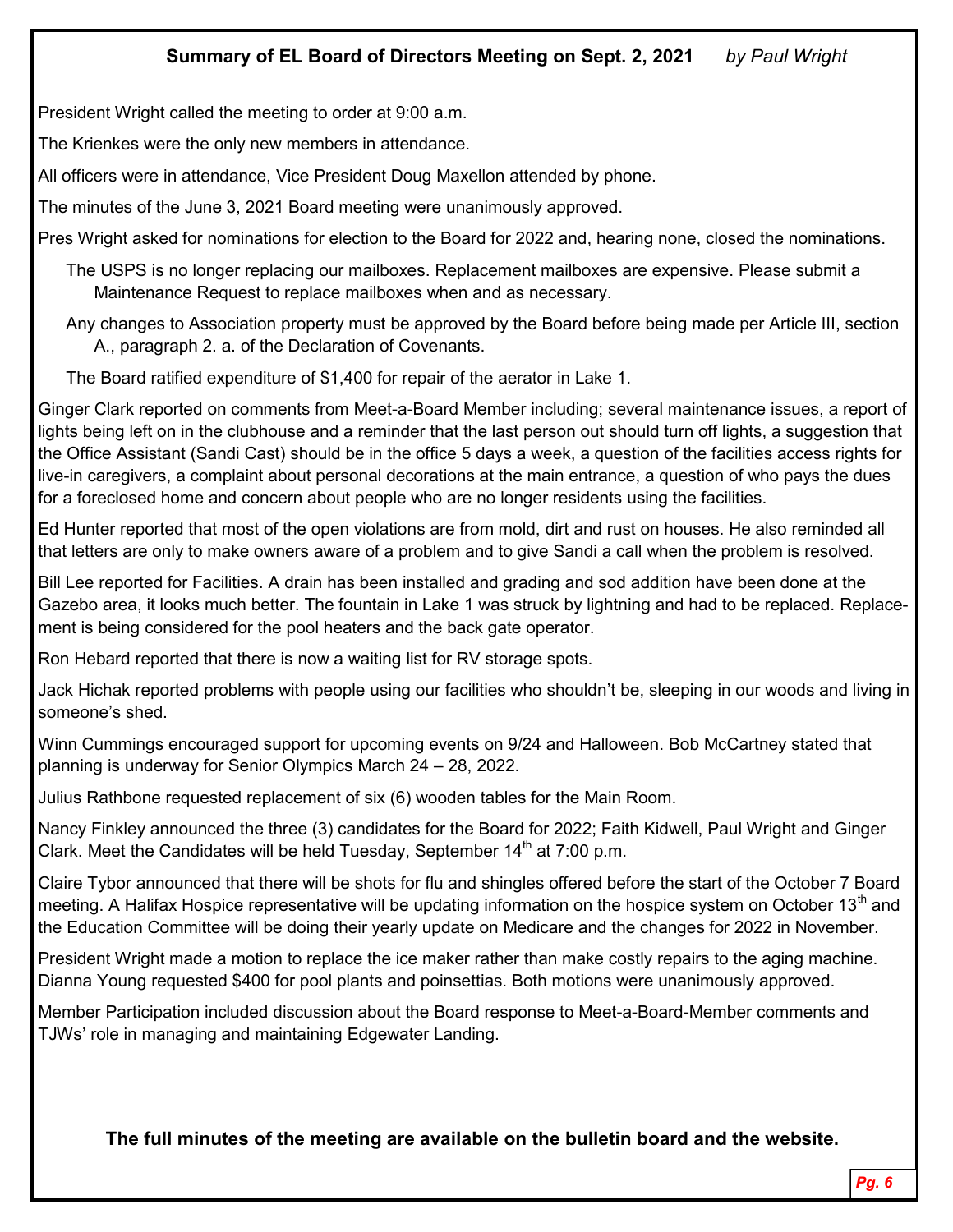# **The Board Responds to Meeting Comments**

- It is important to remember that we, the residents, own Edgewater Landing. We have established and maintain the rights, responsibilities and restrictions for appearance of the community, use of the facilities and maintenance of the facilities and property.
- Identifying and reporting maintenance issues and violations is the responsibility of every owner/resident in Edgewater Landing. The correct way to report issues is by use of Maintenance Requests and Violation Reports. Forms can be found on the website and in the Library. Telling a Board member, Committee Chairperson or any other person is not an adequate alternative to the report forms because we probably won't have all the information needed to answer questions. Please be assured that reported issues with safety concerns will be addressed promptly. (Mulching around the clubhouse had already been scheduled before the meeting.)
- Neighborhood Watch reported several occurrences of contractor or vendor 'families' using our pool area, some with wrist bands. Our facilities are for the use of residents and our guests only. The only exception the Board has allowed is for live-in caregivers, and they must wear wristbands.
- A resident asked why the Board didn't agree on the response to and action taken due to Meet-a-Board-Member input either before or during the Board meeting. Much of the input is about maintenance needs or potential violations and the response is to submit a Maintenance Request or Violation Report. Sometimes no response is needed. When appropriate, items are addressed at the Board meeting. This requestor also suggested that Meet-a-Board-Member be moved further ahead of the Board meeting to allow additional time for the Board to agree on the response. This will be addressed at the October meeting.

Several residents asked about the pay, hours, responsibilities and control of TJW personnel.

TJW pay is private.

- The Office Assistant's hours were changed to allow TJW to place a full time employee in the position. Whether that should and can be changed will be looked into.
- Our contract with TJW does not require them to independently identify every maintenance need or potential violation and take necessary action. The contract does require, in addition to accounting and record keeping, that they hire and manage personnel desired and requested by the Association to support us maintaining Edgewater Landing.
- The TJW maintenance personnel (Steve and Gary) have a schedule of routine and preventive maintenance to do. They also work closely with Facilities and the Board to take or direct actions based on Maintenance Requests, input from Facilities or the Board and frequently on their own observations.

# Book Club News

The next meeting will be held **October 28th** at 9:30 in the clubhouse Game Room.

Our book selection is "The Four Winds" by Kristin Hannah. Set in 1934, Texas is at the peak of the Great Depression and Dust Bowl era. Families have to make the difficult decision to stay or seek a better life in California. With similarities to immigrants today it is a trying time.



Questions call Suejean Kienke (386) 478-6677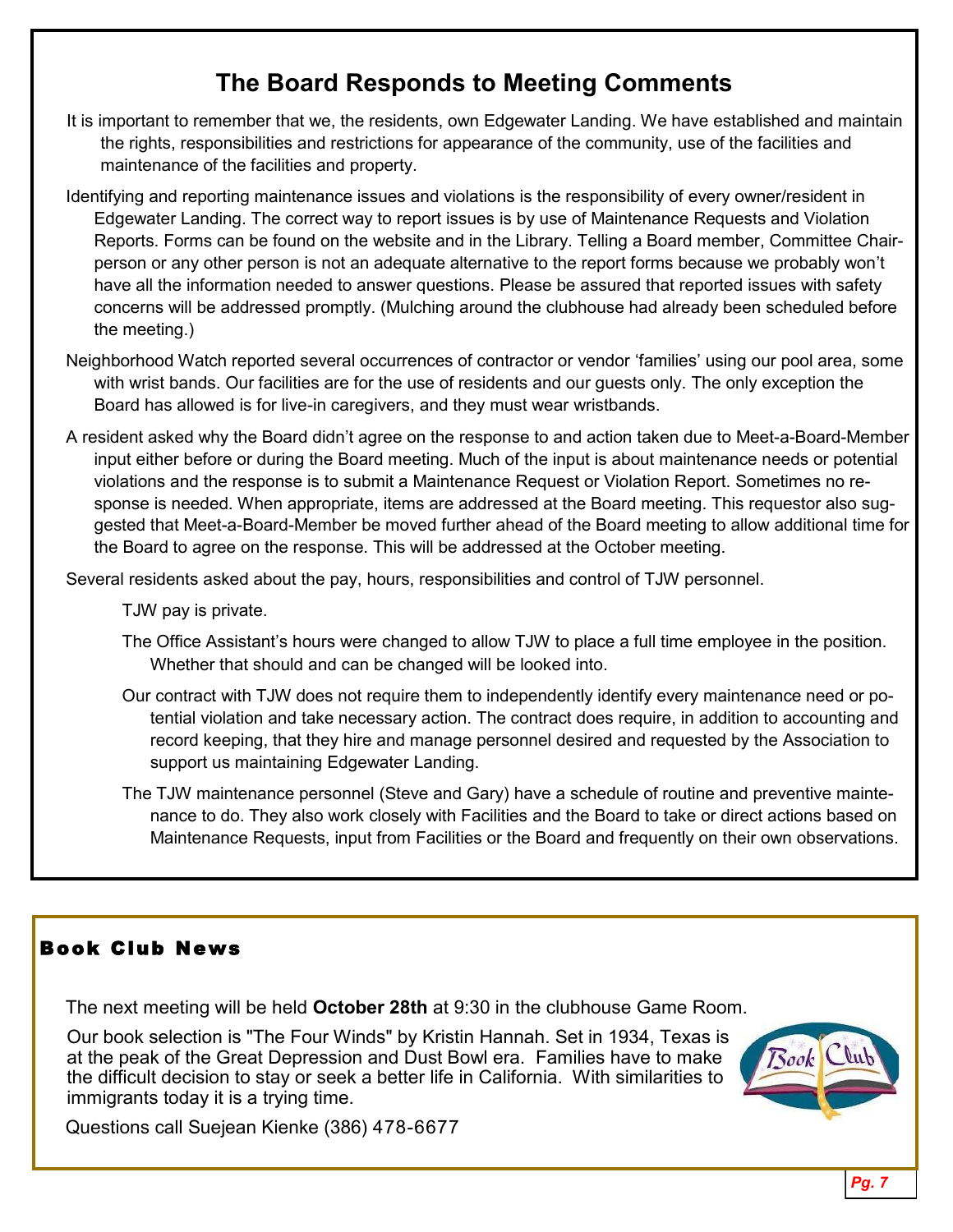## <u>-EDGEWATER LANDING NEW RESIDENTS – SUMMER 2021 WOW! WHAT A GROUP</u> by GINGER CLARK

#### **THOMAS & VICKIE BARNEY, 814 STARBOARD, LOT 301, PREVIOUS OWNERS: BEN & PAULA GAMBITTA**

Tom and Vickie come to us from Princeton (near Dallas), Texas. They became acquainted with EL through friends, Howie and Robin Meyer, who live at 502 Sea Anchor. They were impressed with the community feel, everyone is so friendly, the river and the beach. They also like the laid-back style community we have. They have three adult children, two daughters and a son. Grandchildren number five, three girls and two boys. Vickie is still working as Regional Director with Baylor Scott & White Health. She works with physicians in Texas and as you can imagine, is very busy right now. Tom is retired after a career as a chiropractor, general aviation, and professor teaching anatomy and physiology at the college level. Vickie says, "he can do anything." Vickie will be traveling back and forth between Texas and EL. Tom will probably be here more. They have attended a couple of BOD meetings and some Entertainment functions and will be joining the Topless Club in their Chrysler 200.



Reach Tom and Vickie as follows: Tom cell: 214.662.1130 e-mail: [thomb430@sbcglobal.net](mailto:thomb430@sbcglobal.net) Vickie cell: 972.921.7346 e-mail: [barney.victoria@sbcglobal.net](mailto:barney.victoria@sbcglobal.net)

#### **JERRY & MARY FRANKS, 613 PORTSIDE LANE, LOT 444 , PREVIOUS OWNERS: ROLAND & CAROL AVERY**

Jerry and Mary moved from Florida Shores to EL and have been in the area around 15 years. Jerry is an electrician, mostly industrial wiring, and was an electrical inspector. Jerry has, and will, help residents that may have an electrical problem. Mary worked in a factory and then for Jerry in his electrical business. The minute you talk to Jerry you can hear the Tennessee accent (West Tennessee to be exact). Mary was originally from Akron OH. Mary has two sons and Jerry has a son and daughter. Between them they have five grandkids and two great grandchildren. Their impression of EL is that everyone is so nice and so helpful, especially now that Mary has some medical challenges to overcome.



Mary cell: 321.246.2668

Reach them as follows: Jerry cell: 352.409.1842 e-mail: [Jfranks49@hotmail.com](mailto:Jfranks49@hotmail.com)

#### **BILL PARRISH & ANGELA KELLER, 708 STARBOARD, LOT 263, PREVIOUS OWNERS: MAGDELENA**

Bill is most recently from Virginia but was born and raised in Florida. He retired from business ownership and his hobbies include freshwater and saltwater fishing. Angela is most recently from Virginia as well but was raised in IL. Currently on sabbatical from her career as an RN, her hobbies include fishing, reading, and singing. They were visiting her sister and went fishing in the river, caught big bull reds and knew this was the place to stay. Together they have 8 children and 11 grandchildren and another due in November. They are full time residents at EL and say everyone was very welcoming when they would stop to look at places and it just felt like home. "We are happy to be members of the Edgewater Landing community!"

They may be reached as follows: Bill cell : 434.882.1901 Angela cell: 434.882.1902 e-mail: [angelakeller19@yahoo.com](mailto:angelakeller19@yahoo.com)

#### **TERRY & JULIE BECKER, 814 NAVIGATORS WAY, LOT 316, PREVIOUS OWNERS: DAN PLATTS & LORI BURGSTAHLER**

The Beckers relocated to EL in April from their hometown, Fond du Lac, WI. They have 4 children and 1 beautiful granddaughter. One son lives in Seattle and one in Davenport, FL who works for Disney. Accompanying them on their move is  $2\frac{1}{2}$  year old golden retriever, Masson, who's already a familiar face around the Landing! Terry and Julie owned an independent insurance agency during their years in Wisconsin. Terry is retired and looking forward to fishing and shrimping on the river. Julie isn't quite ready for retirement and looking for her next working adventure. In her spare time she looks forward to days at the beach and the beautiful EL pool. Everyone has been very welcoming and they look forward to getting involved in the community, participating in EL events and enjoying all the benefits of owning a home in Edgewater Landing.

Reach Terry and Julie as follows:

Terry: cell: 920.948.5550 e-mail: <u>[terrycb54@gmail.com](mailto:terrycb54@gmail.com)</u><br>Uulie: cell: 920.979.9521 e-mail: iuliemb65@gmail.com e-mail: [juliemb65@gmail.com](mailto:juliemb65@gmail.com)



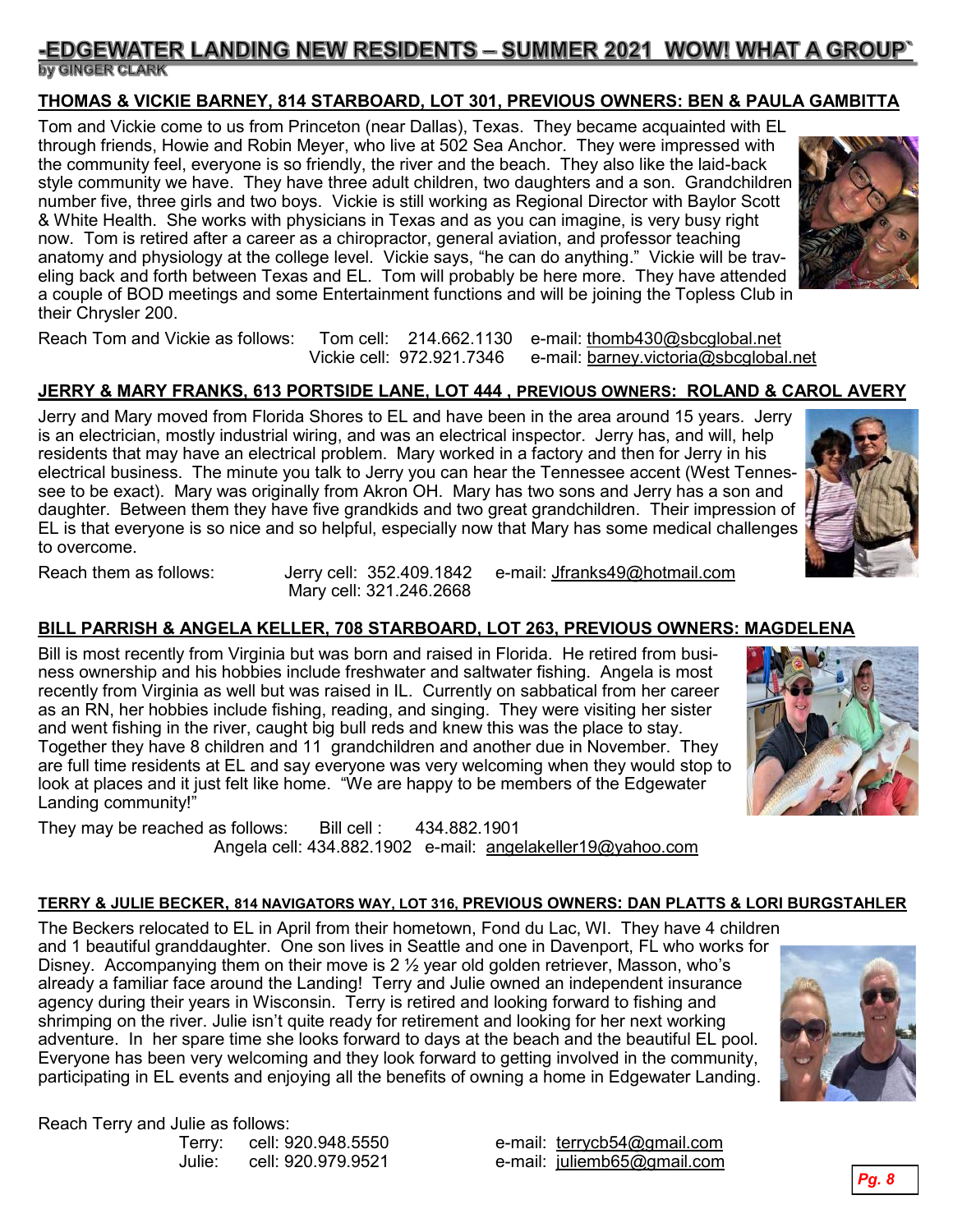# **JANE BAILEY, 737 NAVIGATORS WAY, LOT 343, PREVIOUS OWNER: WAVA & LAUREN STEVENS**

Jane moved to EL accompanied by her daughter Jarryn. They have homes in Colorado Springs and Glenwood Springs, CO. Jane inherited the home in 2020 from her parents, Wava and Lauren Stevens, longtime residents of EL. Jane is the proud parent of son Jordan, daughters, Jarryn, Jansen and Meghan. She has 5 grandchildren, 3 boys and 2 girls. Jarryn is presently employed at River Park Terrace Restaurant. Before retirement, Jane taught kindergarten. She has a Sea Doo and loves to bike long distances and is looking for a buddy to enjoy these pastimes with her. She also enjoys the pool. In addition, they have a running prayer list every morning and would be happy to add anyone to their list.



They may be reached as follows:<br>Jane cell: 719.661.4540

Jarryn cell: 719.661.3622

e-mail: [janestevensbailey@gmail.com](mailto:janestevensbailey@gmail.com)

#### **SUSAN & PATRICK McFARLAND, 317 Portside, LOT 135, PREVIOUS OWNER: SHARON GILDERNEW**

Sue & Pat are from Altoona, Pennsylvania and will be snowbirds. Sue is a retired office manager at an interior design company. Pat worked for the railroad, retiring from Norfolk Southern. Sue and Pat were renters in EL for eight years and decided to buy a home. They found EL through friends Rita and Jack Shuffstall. Jack and Pat were born two days apart in the same hospital. They say, "we were drinking from bottles together then and still are." They have two children located in Philly and New Jersey and have three grandkids (2 girls, 1 boy). Sue likes to play cards, ride motorcycles, bike, and the Entertainment events.

Second address: 1312 Broadway, Altoona PA 16601

| Reach them as follows: | Pat: cell: | 814.330.8409 | e-mail: pmcfarland@atlanticbb.net  |
|------------------------|------------|--------------|------------------------------------|
|                        | Sue: cell: | 814.934.2528 | e-mail: slmcfarland@atlanticbb.net |

#### **MARSHA WILLICH, 305 PORTSIDE, LOT 200, PREVIOUS OWNERS: DICK & GERRI WILLICH**

From Connecticut, Marsha is Dick & Gerri's Willich's daughter. Marsha inherited the home when Gerri and Dick passed away. She brings with her daughter Alexis Waller. Alexis is working at the Humane Society and Marsha is a nurse. She worked two jobs last year during the pandemic but gave one up and is working at Halifax Pediatric Behavioral Unit. Marsha also has two daughters still in CT: Amber and Abby. Abby is married and has two children. Because of her job with 4 days off each week she is able to go to CT often to see her family. Marsha has previously been around EL a lot: having taken care of her mom and helping her dad. Now she is maintaining her home in EL. "I love living on vacation! " She enjoys the outdoors, walking, biking, beach activities, kayaking gardening and frequenting the boat launch and pier to view wildlife, marine life, sunrises and sunsets. She loves to travel this great country and abroad.

Reach them as follows: Marsha cell: 860.944.9658 e-mail: [marshaw69@att.net](mailto:marshaw69@att.net)



#### **ROBERT & CAT BURNETT, 802 STARBOARD, LOT 307, PREVIOUS OWNER: ANN RAO**

Cat and Rob found our community when a neighbor told them about EL. Rob is from Detroit, MI and Cat is from Carney, New Jersey. Rob and Cat love to travel and recently spent a month in each: Germany, Israel and Italy. They also visited Paris, Belgium and Denmark. Cat's mother, Catherine Pirrello, who is 90 years old will be living with them. Catherine has lived in Florida for seven years. Before retirement Rob was in HVAC at the Space Center. Cat managed a deli and was a cake decorator at Winn Dixie. Rob has two children; one in South Dakota and a one is a journalist in Cologne, Germany. They have one granddaughter named Evie who is three. When asked what they like at EL, they responded "everything it has to offer."



You may reach them as follows:

Cat cell: 321.208.0843 e-mail: [catburnett375@gmail.com](mailto:catburnett375@gmail.com) Rob cell: 321.960.7259 e-mail: [crownburst@gmail.com](mailto:crownburst@gmail.com)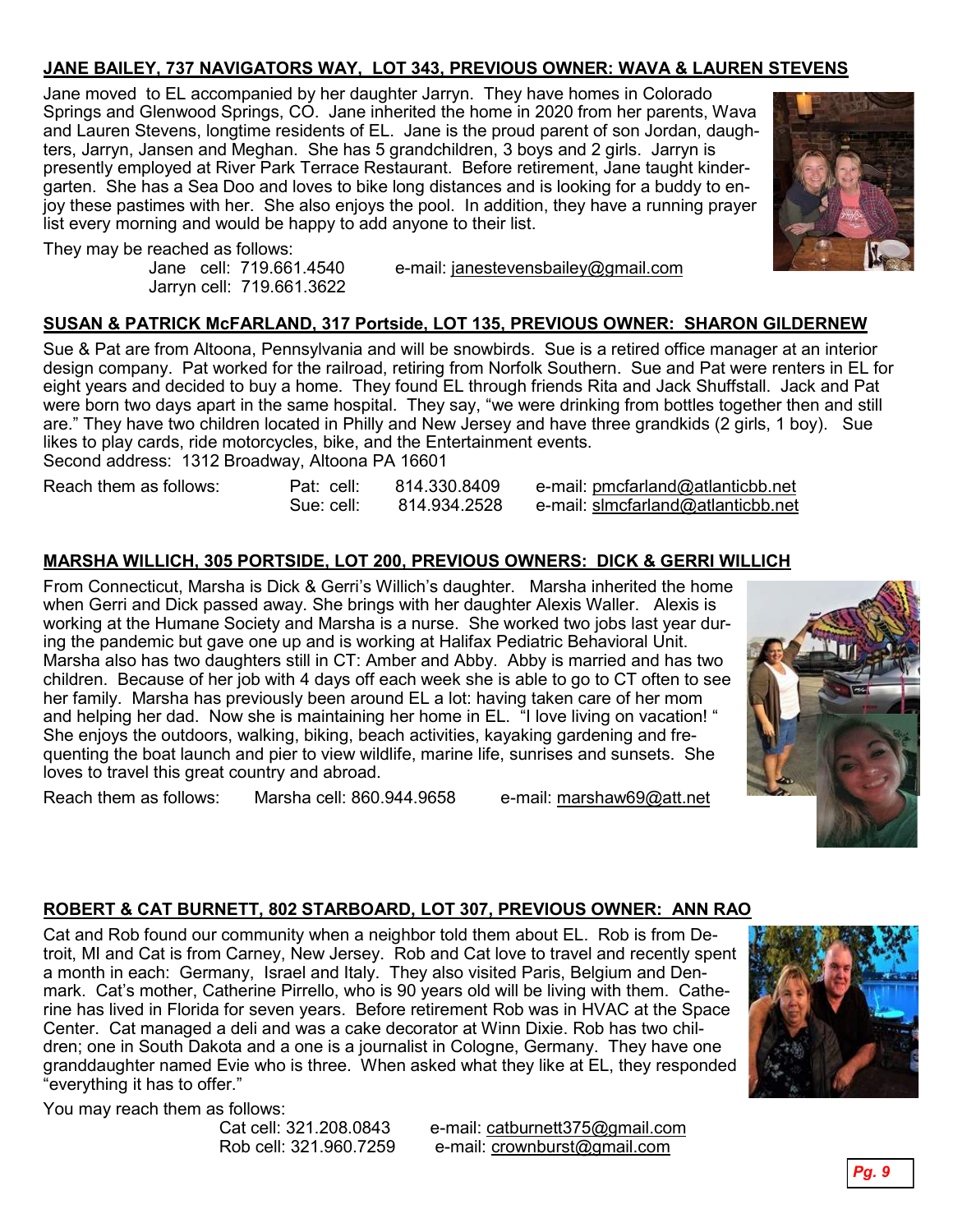#### **BILL & SUSAN KRIENKE, 613 CHARTER LANE, LOT 231, PREVIOUS OWNER: JOHN & JOAN O'BRIEN**

Coming from Casselberry, Florida, they will be Florida to Florida "snowbirds." They were introduced

to EL through friends, Connie and Mike Shewchuk, who live at 624 Starboard. Sue is a retired elementary school teacher and Bill was a computer programmer. They have two daughters that live in Florida and are the proud grandparents of four, three boys and one girl. They will be dividing their time between the two addresses. They are just about Florida natives, but a long time ago Bill lived in New Jersey. They have been married 49 years. They look forward to the fishing, water aerobics, and bingo.They told me that they have met more people in the short time they have been here than anywhere else.



*Second Address: 1532 Cuthill Way, Casselberry, FL 32707 Reach them as follows: Bill cell: 407.678.5791 e-mail: [wkrienke@cfl.rr.com](mailto:wkrienke@cfl.rr.com) Sue cell: 407.929.1693 e-mail: [skrienke@cfl.rr.com](mailto:skrienke@cfl.rr.com)*

# *DAVID & JESSICA YOUNG, 607 CHARTER LANE, LOT 228, PREVIOUS OWNER: DOT MELKONIAN*

They are from Massachusetts and will be snowbirds for the present. David will be retiring from his job as a machinist soon. Jessica is an accounting clerk and, if and when they move here full time, she will be seeking another position. The Youngs found EL through a lot of research. They knew they wanted to be on the water. The Indian River and the beach satisfy that requirement as well as the requirement to be able to fish. They also wanted to be close to Disney. They have three children with the youngest daughter starting college in Maine this year. Jessica noted that our newsletter was a BIG help in deciding on EL. Through that she could see what was going on, see the pictures of the people and the community and get a real idea of the flavor of our community.



Reach David and Jessica as follows:

David: cell: 413.241.4001

Jessica: cell: 413.306.8500 e-mail Jessica: [youngjes@comcast.net](mailto:youngjes@comcast.net)

# *FRANK & KAREN ANN ROSINSKY, 610 MOORING, LOT 222, PREVIOUS OWNER: SUE CRAIK*

Frank and Karen Ann are another couple from cold country, Syracuse NY, looking for the sunshine and warm weather. They stayed in Titusville for over a year and have a motorhome. They were

looking for a 55+ community and stumbled upon EL. Frank is retired after a career in wholesale distribution and Karen Ann spent her time mothering many foster children. Frank says she had a gift for it. They have one daughter and when 50 years old adopted two of their foster children, both special needs kids and all turned out wonderfully. The are proud grandparents of five. They are also very proud of their daughter who also adopted some children. Karen Ann loves exotic animals and over the years has been proud "parents" of many: lizards (they have a stuffed iguana that was a pet), ferrets, chinchillas, white sugar gliders, prairie dog named Freddie, possum (best pet they ever had), doves, pigeons, etc. Karen Ann would travel and exhibit some of her



animals. She has already been attending water aerobics and they look forward to joining in other activities. Frank served in the Air Force from 1967-1971.

Reach Frank and Karen as follows:

Frank cell: 315.415.3368 e-mail: [Frosinsky49@gmail.com](mailto:Frosinsky49@gmail.com) Karen Ann cell: 315.382.4290 e-mail: [Karosinsky@gmail.com](mailto:Karosinsky@gmail.com)

# *LISA SHAY, 503 HALYARD CIRCLE, LOT 019, PREVIOUS OWNER: HELENE HURST*

Lisa is from Endicott, New York. When asked why she moved to this area, she said "Everyone I love the most lives here." She also noted she loves the beauty of our community, the peaceful nature of it, and that it is so easy to meet nice, friendly people. Her parents live in Florida Shores, very close. Her daughter attends Daytona State College for Nursing. What a nice lady when I had the privilege of meeting her. She has a career in accounting with Kingspan Insulated Panels.



Reach Lisa as follows: cell: 607.725.9154 e-mail: [lmshay27@gmail.com](mailto:lmshay27@gmail.com)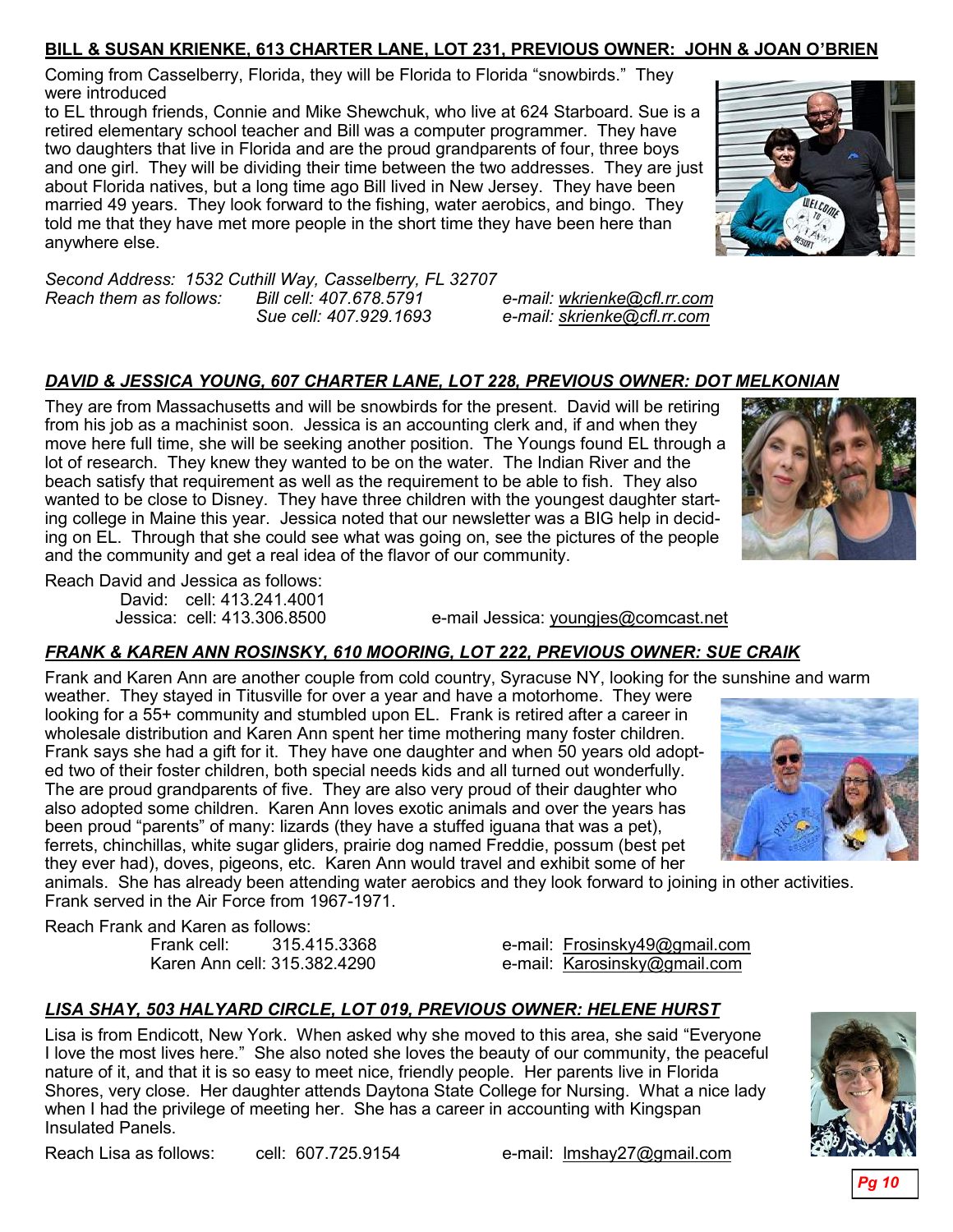#### *GERALD (JERRY) & SHEILA WEYLAND, 805 STARBOARD, LOT 267, PREVIOUS OWNER: RENE TURNBEAUGH*

Jerry and Sheila are actually from Florida. They have a home in Maitland which they will be sharing with the home here in EL, for the present time. Jerry is originally from Canada, but was raised in Michigan. Sheila has lived in Sanford most all her life as her dad was in the Navy and stationed here. They found EL through friends, Bill and Sue Krienke, who are also listed in this group of new residents. However, Mike and Connie Shewchuk, at 624 Starboard must also get some credit. Isn't it great to have friends close by. Jerry's career was in information technology, communication and computers. Sheila was mostly a "Domestic Goddess." They are very proud of their son who has been a police officer for the Orlando Police Force for 20 years. He and his wife of 17 years have two children:



daughter 15 (just made the girls' softball team and a son 12 years old.) They also lost a daughter to breast cancer and Jerry and Sheila raised their grandson. They like Bingo!

Reach Jerry and Sheila at:

Jerry cell: 407.579.0552 e-mail: [gweyland@cfl.rr.com](mailto:gweyland@cfl.rr.com) Sheila e-mail: [sheilaweyland@cfl.rr.com](mailto:sheilaweyland@cfl.rr.com)

#### *CHERYL LYNN VARNEY, 203 SCHOONER AVE, LOT 180, PREVIOUS OWNER: RANDY & LOLA PAYNE*

Cheri was born in Ft. Lauderdale, FL at Broward General Hospital (a true native). She has a twin sister in Palm Beach and her aunt is an editor in Deerfield, FL. Mom and stepfather reside in Sebastian. She is currently working as a District Manager for a major food chain with locations in Volusia and Flagler County. She has had a very successful career in the Food and Beverage Industry creating menus in Walt Disney World and Holiday Inn's in Mexico and Canada. She loves to walk, swim and cook. Her favorite foods are seafood and Mexican. She absolutely loves Edgewater and EL. The location is close to everything she likes to do, the landscape is absolutely beautiful. The people are very friendly! She can't wait to meet more folks! She says "see ya around the pool, on the dock or on my walks."



Reach Cheri at: cell: 321.205.5751 e-mail: [tocheri@outlook.com](mailto:tocheri@outlook.com)

# *JEANETTE SAUNDERS-BARTLE, 808 STARBOARD, LOT 304, PREVIOUS OWNER: ANN LATTIMORE*

Jeanette is from Brunswick, Georgia. Jeanette and her husband owned a very large home on 3 acres and when he suddenly passed away in March, she knew she would not be able to care for the property alone. She sold the home and made several trips down here to find a new home. She wasn't pleased with what she was finding at all. She returned home and Edgewater Landing popped up on her PC. She came back and now loves the safety, the quiet, and the beauty. She has met her neighbors, but really hasn't gotten into many activities. She loves to kayak and to bike and looks forward to finding some friends to do that with. Her two sons, one from San Diego CA and the other from Orlando have each spent time helping her get settled. She has two grandkids. Jeanette has spent time doing permanent makeup, but art is her love.

Reach her as follows: cell: 912.996.4268 e-mail: [jksbartle1@gmail.com](mailto:jksbartle1@gmail.com)

**Hey everyone!! Thank you so much for your efforts in getting me the info about you as well as the pictures. You are each a great addition to our \_\_\_\_\_\_\_\_\_\_. You notice I did not use the word "Paradise." Some think I have worn out that word—so here's the deal, text or email what your word (s) (no more than two words) would be to describe the community of Edgewater Landing. Come on—long-time/short-time residents—give me a hand. I will list all your adjectives in upcoming articles. Text: 719-210-4000 / e-mail: [gingerclark12@gmail.com.](mailto:gingerclark12@gmail.com) TY, Ginger**